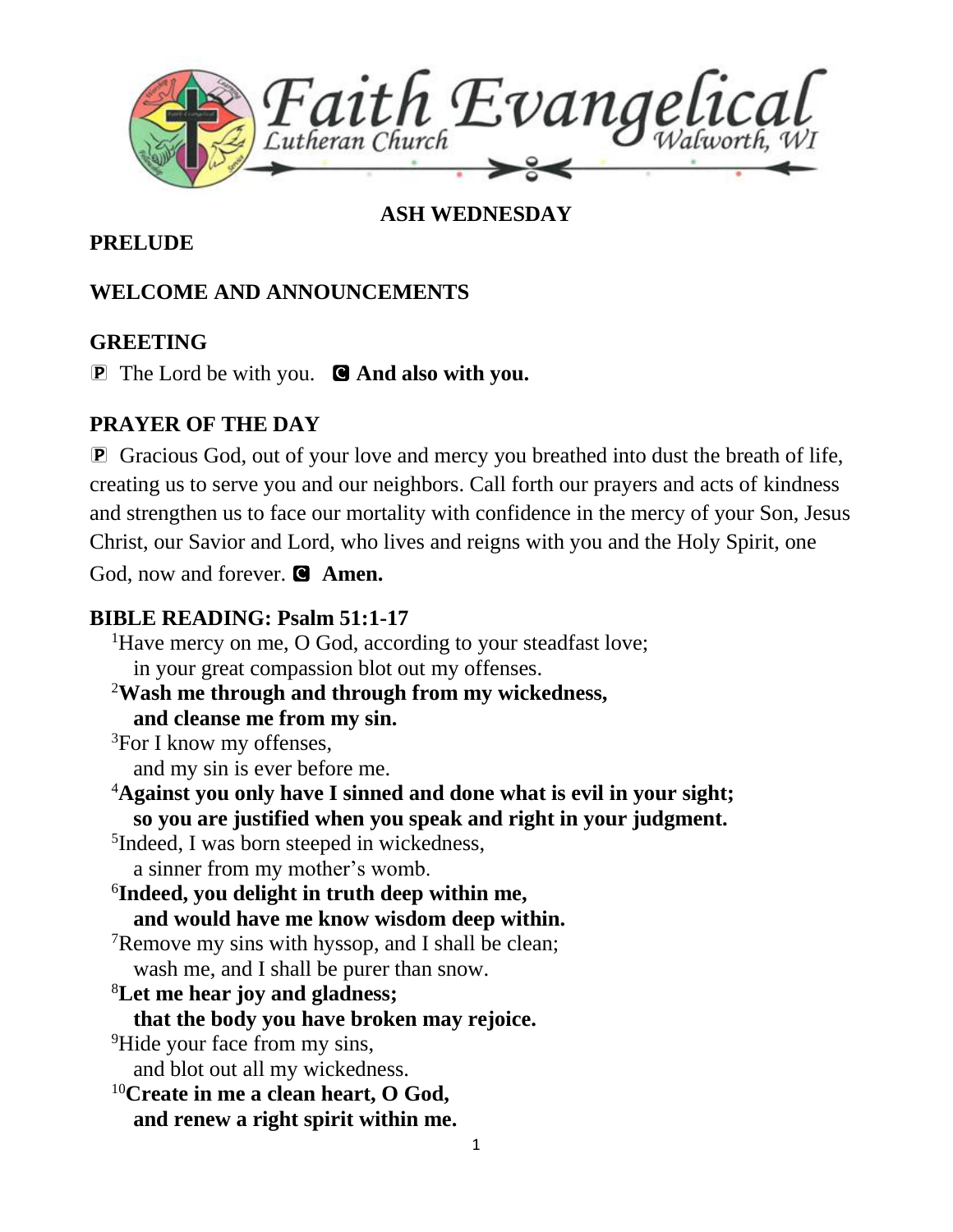$11$ Cast me not away from your presence, and take not your Holy Spirit from me.

<sup>12</sup>**Restore to me the joy of your salvation and sustain me with your bountiful Spirit.**

- <sup>13</sup>Let me teach your ways to offenders, and sinners shall be restored to you.
- <sup>14</sup>**Rescue me from bloodshed, O God of my salvation, and my tongue shall sing of your righteousness.** <sup>15</sup>O Lord, open my lips,
	-

and my mouth shall proclaim your praise.

<sup>16</sup>**For you take no delight in sacrifice, or I would give it.**

**You are not pleased with burnt offering.**

<sup>17</sup>The sacrifice of God is a troubled spirit; a troubled and broken heart, O God, you will not despise.

**P** The Holy Gospel according to Matthew the 6<sup>th</sup> chapter. **C** Glory to you, O Lord.

## **GOSPEL: Matthew 6:1-6,16-21**

[Jesus said to the disciples:] <sup>1</sup>"Beware of practicing your piety before others in order to be seen by them; for then you have no reward from your Father in heaven.

<sup>2"</sup>So whenever you give alms, do not sound a trumpet before you, as the hypocrites do in the synagogues and in the streets, so that they may be praised by others. Truly I tell you, they have received their reward. <sup>3</sup>But when you give alms, do not let your left hand know what your right hand is doing, <sup>4</sup>so that your alms may be done in secret; and your Father who sees in secret will reward you.

<sup>5"</sup>And whenever you pray, do not be like the hypocrites; for they love to stand and pray in the synagogues and at the street corners, so that they may be seen by others. Truly I tell you, they have received their reward. <sup>6</sup>But whenever you pray, go into your room and shut the door and pray to your Father who is in secret; and your Father who sees in secret will reward you.

<sup>16"</sup>And whenever you fast, do not look dismal, like the hypocrites, for they disfigure their faces so as to show others that they are fasting. Truly I tell you, they have received their reward. <sup>17</sup>But when you fast, put oil on your head and wash your face,  $18$ so that your fasting may be seen not by others but by your Father who is in secret; and your Father who sees in secret will reward you.

<sup>19"</sup>Do not store up for yourselves treasures on earth, where moth and rust consume and where thieves break in and steal; <sup>20</sup>but store up for yourselves treasures in heaven, where neither moth nor rust consumes and where thieves do not break in and steal. <sup>21</sup>For where your treasure is, there your heart will be also."

**P** This is the gospel of the Lord. **C** Praise to you, O Christ.

### **THE MESSAGE**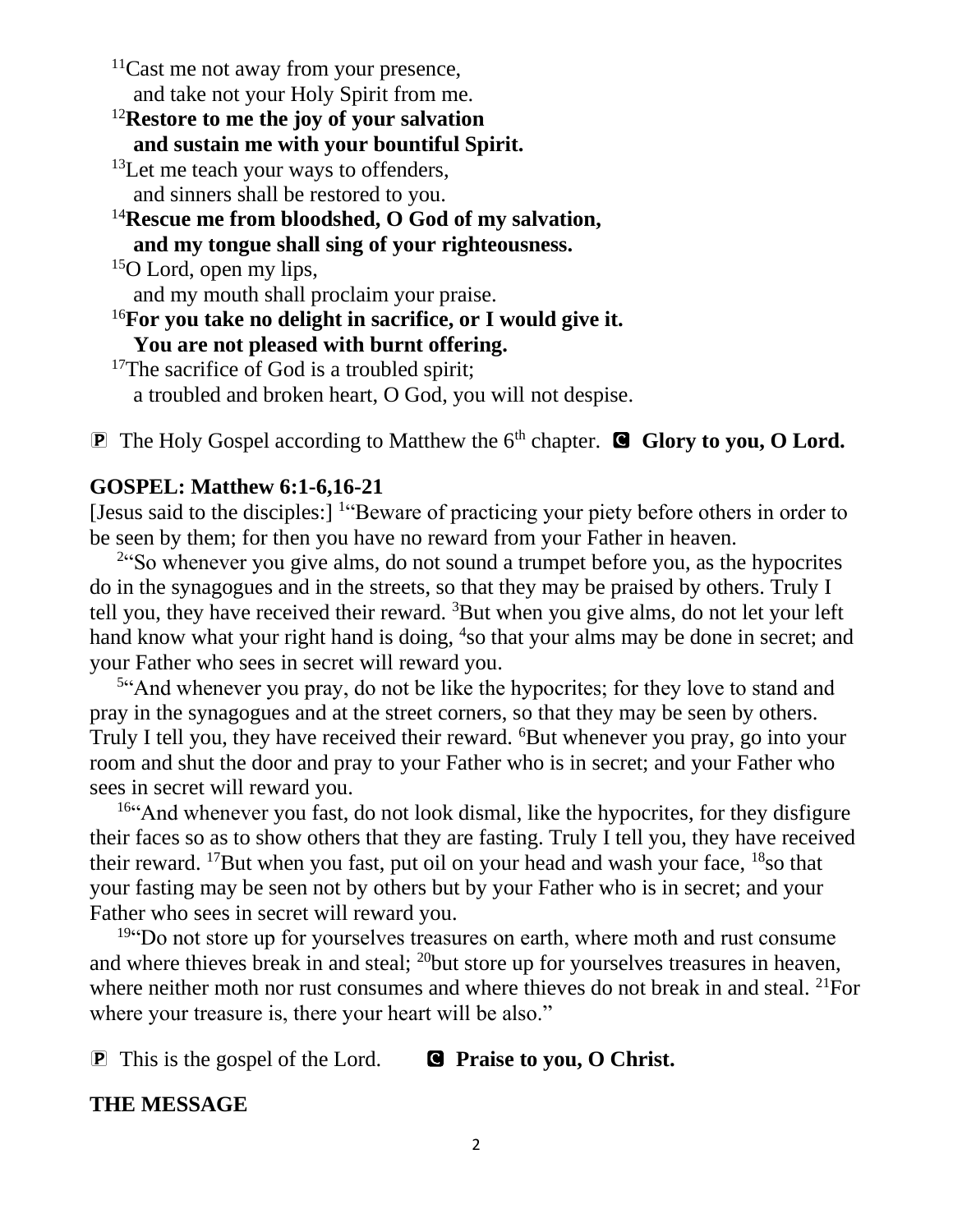## **SONG OF THE DAY "Let Us Ever Walk With Jesus" ELW #802** *(vs. 1,2,4)*

## **INVITATION TO LENT**

P Friends in Christ, today with the whole church we enter the time of remembering Jesus' passover from death to life, and our life in Christ is renewed. We begin this holy season by acknowledging our need for repentance and for God's mercy. We are created to experience joy in communion with God, to love one another, and to live in harmony with creation. But our sinful rebellion separates us from God, our neighbors, and creation, so that we do not enjoy the life our creator intended. As disciples of Jesus, we are called to a discipline that contends against evil and resists whatever leads us away from love of God and neighbor. I invite you, therefore, to the discipline of Lent—selfexamination and repentance, prayer and fasting, sacrificial giving and works of love strengthened by the gifts of word and sacrament. Let us continue our journey through these forty days to the great Three Days of Jesus' death and resurrection.

## **CONFESSION OF SIN**

P Let us confess our sin in the presence of God and of one another. *Silence is kept for reflection.*

P Most holy and merciful God,

C **we confess to you and to one another, and before the whole company of heaven, that we have sinned by our fault, by our own fault, by our own most grievous fault, in thought, word, and deed, by what we have done and by what we have left undone.**

P We have not loved you with our whole heart, and mind, and strength. We have not loved our neighbors as ourselves. We have not forgiven others as we have been forgiven.

### C **Have mercy on us.**

P We have shut our ears to your call to serve as Christ served us. We have not been true to the mind of Christ. We have grieved your Holy Spirit.

### C **Have mercy on us.**

P Our past unfaithfulness, the pride, envy, hypocrisy, and apathy that have infected our lives, we confess to you.

### C **Have mercy on us.**

P Our self-indulgent appetites and ways, and our mistreatment of other people, we confess to you.

#### C **Have mercy on us.**

P Our carelessness in prayer and worship, and our failure to share the faith that is in us, we confess to you.

### C **Have mercy on us.**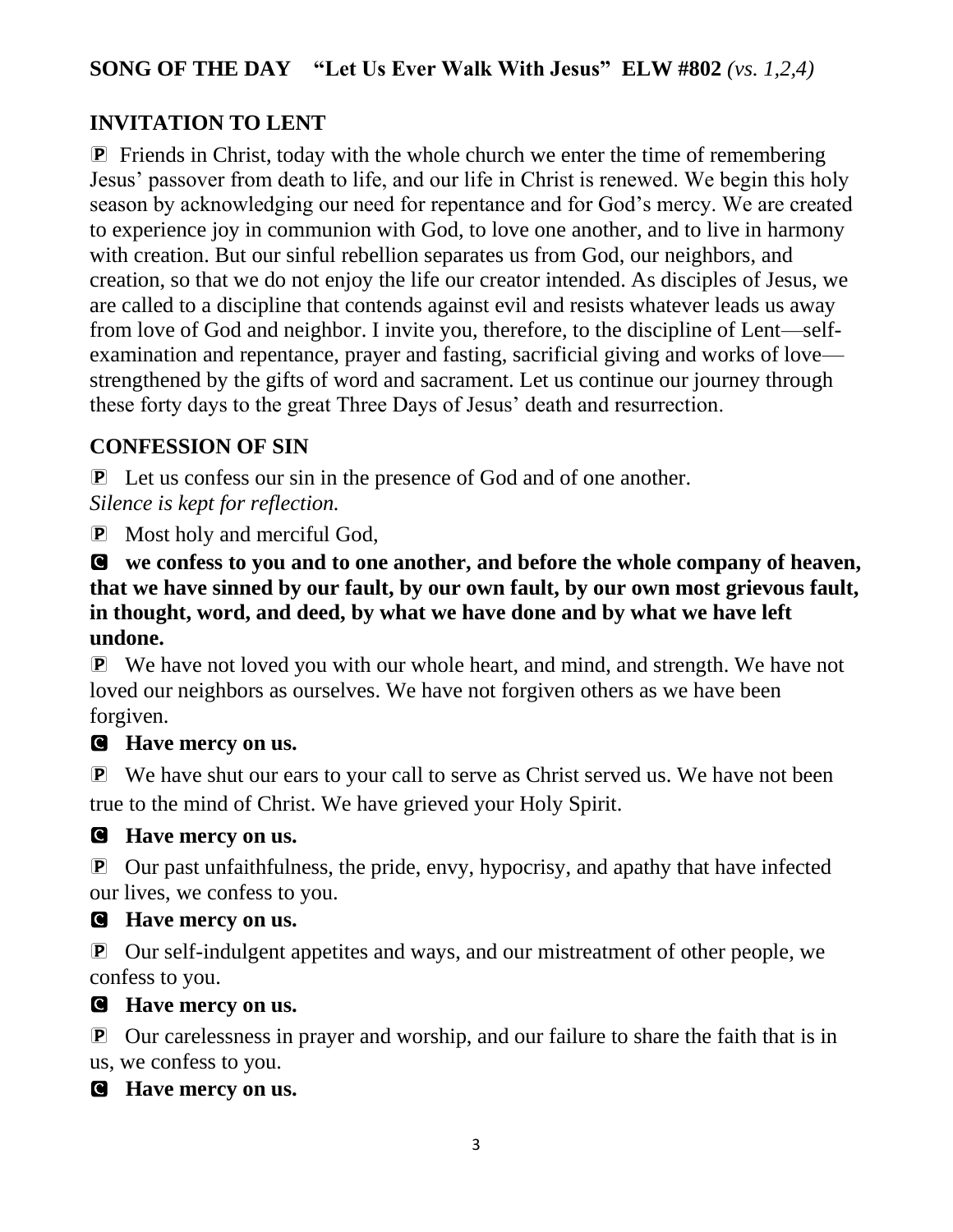P Our neglect of human need and suffering, and our indifference to injustice and cruelty, we confess to you.

## C **Have mercy on us.**

P Our false judgments, our unkind thoughts toward our neighbors, and our prejudice and contempt toward those who differ from us, we confess to you.

## C **Have mercy on us.**

P Our waste and pollution of your creation, and our lack of concern for those who come after us, we confess to you.

## C **Have mercy on us.**

P Restore us, O God, and let your anger depart from us.

C **Hear us, O God, for your mercy is great.**

# **IMPOSITION OF ASHES**

P Almighty God, you have created us out of the dust of the earth. May these ashes be a sign of our mortality and repentance, reminding us that only by the cross of our Lord Jesus Christ are we given eternal life; through the same Jesus Christ, our Savior and

Lord. **G** Amen.

*People may come forward to receive the cross on their forehead or hand*

P Remember that you are dust, and to dust you shall return.

*After everyone who wishes to has received ashes*

P Accomplish in us, O God, the work of your salvation,

C **that we may show forth your glory in the world.**

P By the cross and passion of your Son, our Savior,

C **bring us with all your saints to the joy of his resurrection.**

PAlmighty God have mercy on us, forgive us all our sins through our Lord Jesus Christ, strengthen us in all goodness, and by the power of the Holy Spirit keep us in eternal life. C **Amen.**

# **PRAYERS OF INTERCESSION**

P Seeking the grace, mercy, and love of almighty God, we offer our prayers for the church, for people in need, and for all of creation.

*A brief silence.*

A Holy and righteous God, teach us, your church, to be honest about our sinfulness. Turn our hearts back to you to receive the fullness of your forgiveness and redemption. Hear us, O God.

# C **Your mercy is great.**

A Open wide your hand to satisfy the needs of every living thing. Send your Spirit to places suffering from drought or floods. Fill every habitat with life. Hear us, O God.

# C **Your mercy is great.**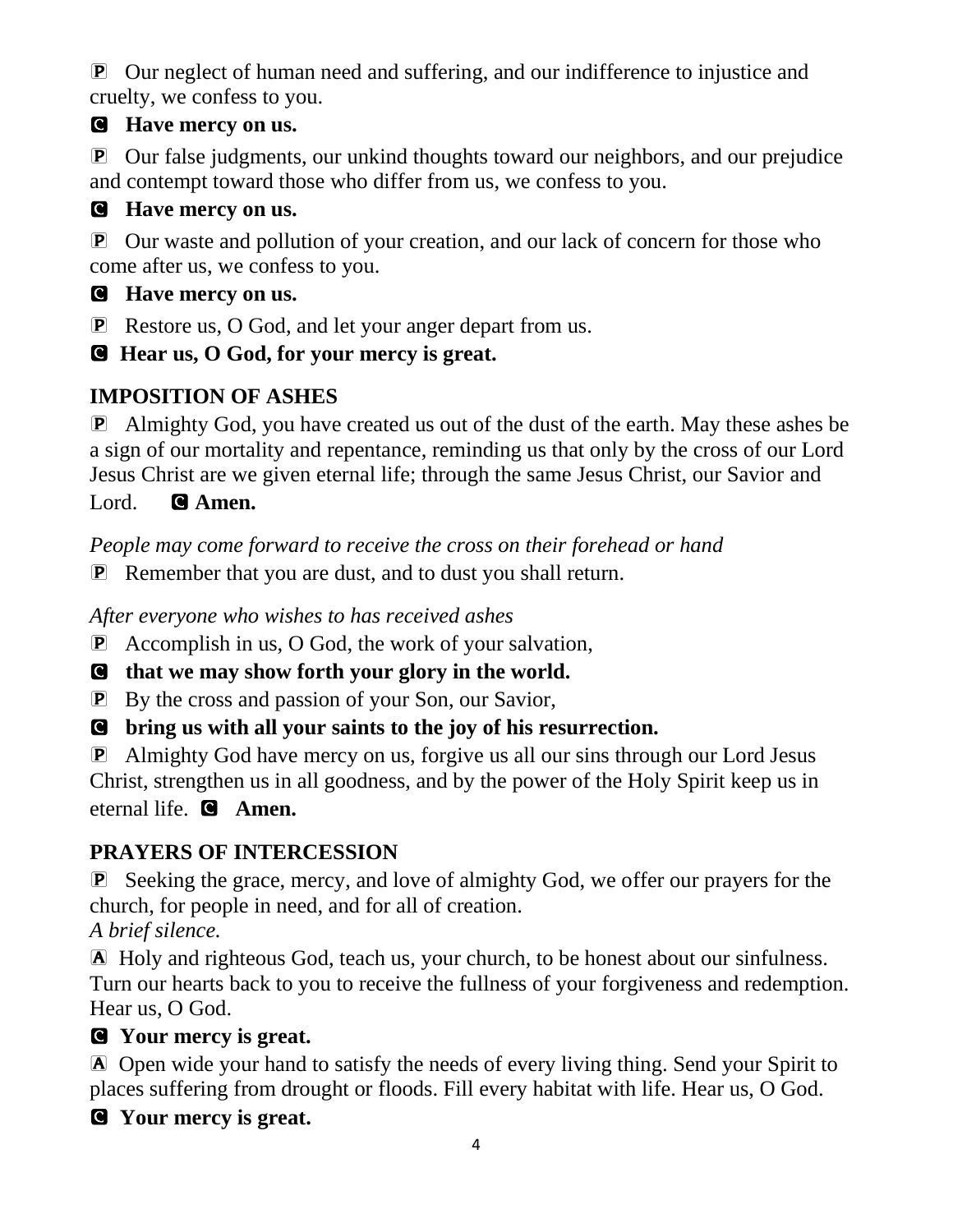A Raise up reconcilers who point us to the sources of injustice and teach us how to build relationships. Establish your lasting peace among the nations. Hear us, O God.

# C **Your mercy is great.**

A Soothe the souls of people who feel like they are beyond your mercy. Wash away the barriers that keep us far from you, and restore joy in our lives. Hear us, O God.

## C **Your mercy is great.**

A Fill our fasting bodies with your Spirit of justice. Lead us into the challenging work of feeding and freeing all people. Fulfill your purpose in us. Hear us, O God.

## C **Your mercy is great.**

P Reveal the treasures of heaven through the witness of all your saints. Give us the will to journey faithfully and to bear Christ's salvation to all who yearn for it. Hear us, O God.

## C **Your mercy is great.**

P Reveal your will as you receive our prayers, and conform our ways to your ways; through the saving work of Jesus Christ our Lord.

## C **Amen.**

## **PEACE**

P The peace of Christ be with you all.

### C **And also with you.**

## **OFFERING**

*THANK YOU for offering your whole self to God with the gifts of time, talents, and resources you are sharing today. The offering plate is located by the sanctuary doors.*

## **OFFERING PRAYER**

P Generous God, you feed us with the harvest of the land, and you provide for our every need. Receive our gifts of money, imagination, and labor, and transform them into a feast that welcomes all, in Jesus Christ, our host and our guest. C **Amen.**

## **GREAT THANKSGIVING**

PThe Lord be with you.

### C **And also with you.**

- P Lift up your hearts.
- C **We lift them up to the Lord.**
- P Let us give thanks to the Lord our God.
- C **It is right to joyfully give our thanks and praise.**

## **WORDS OF INSTITUTION**